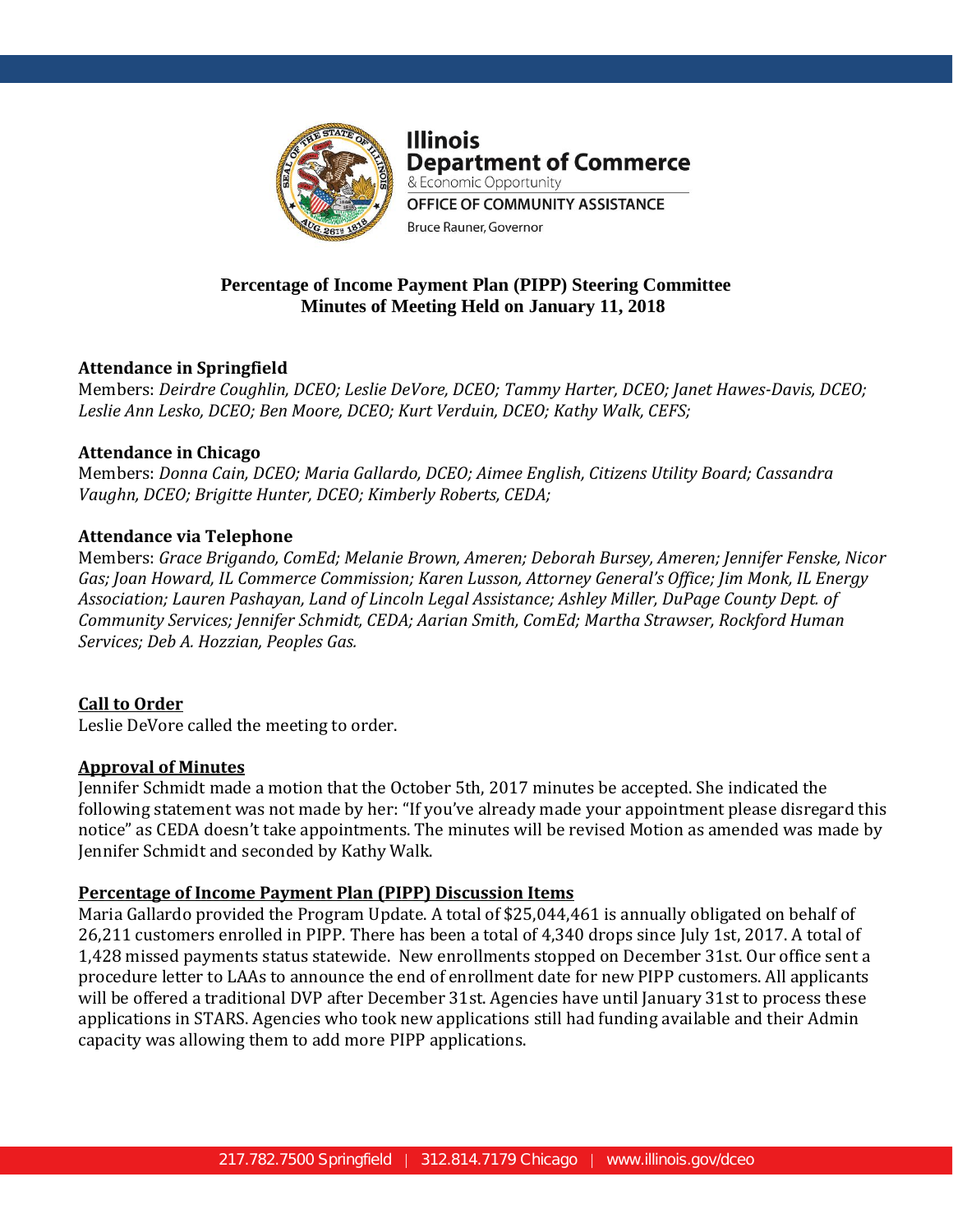#### True-Up Adjustments

Starting October 1st, customers who are in good standing with their utilities and want to drop from PIPP during their recertification, could be eligible for a True-Up Adjustment benefit. The True-Up Adjustment looks at how much a customer has received in PIPP since the new Fiscal Year (July) and compares this amount against the DVP amount a customer is eligible for the program year. If the customer is owed a benefit, the LAA will drop that person in STARS and a pledge will be sent to the utility company/(IES). Some utilities indicated they are not seeing true-up adjustments and were wondering if there is a training issue. Maria contacted a couple of LAAs to know why we are not seeing that many True-Up Adjustments yet and the reason is that the majority of the recerts were done prior to Oct 1st (start date for the True-Up Adjustment benefits) and the recerts that are being done since then have either stayed on PIPP or they have already received more on PIPP than the DVP amount.

The Office of Community Assistance (OCA) is in the process of sending a True-Up Adjustment training manual to the LAAs and has also created a new report in STARS. We are in the process of testing this new report and anticipate sending the training document along with the new report built in STARS by the end of the week.

A clarification question about the True-Up adjustment process was requested. Maria clarified when a customer is eligible for a True-Up Adjustment benefit.

#### Development of Client Educational Material

As reported in previous meetings, OCA has developed a PIPP and Energy Savings brochures. We are currently waiting on the Spanish translation and finalizing for printing as well. We also plan to include a PDF version on our LIHEAP website.

#### PIPP Letters Review

Last meeting it was brought out that there were some identified issues with wording on the letters sent out to customers. Specifically, with the PIPP Recertification Letters (30 and 15 Day). Now to include "if you have already made your appointment/intake, please disregard this notice". Current language is confusing to customers who already have completed their recertification. Maria will be asking Kestner Consulting if STARS can prevent the second (15 day) letter from being sent to customers who have already been recertified.

The PIPP Recertification Drop Letters will be new letters created in STARS for each drop category- over income, missed payment, true-up adjustment, no true up adjustment, ineligible bill option.

The Changes in Benefit and the Drop Letters currently say that customer can apply for LIHEAP during appropriate priority period and it does not specify that they cannot apply until the next program year.

Maria is checking with Kestner to find out if the Approval Letters can be automated in STARS. Leslie Ann Lesko pointed out that the edits are coming from the committee bringing these issues to light. The Missed Payment Drop and Supplier Drop letters need to match the general drop letter that indicates the customer has 5 business days to appeal the future drop. At day 51 we can drop them from the program if no contest is received. However, the auto-drop in STARS was programmed to make the drop at day 60 to allow customers to become current by before they are dropped. In the meantime, the State is providing continued benefits because they are within the 45-day period. A report was pulled by OCA to view how many customers from July 1st to the present received a benefit after day 45 and the report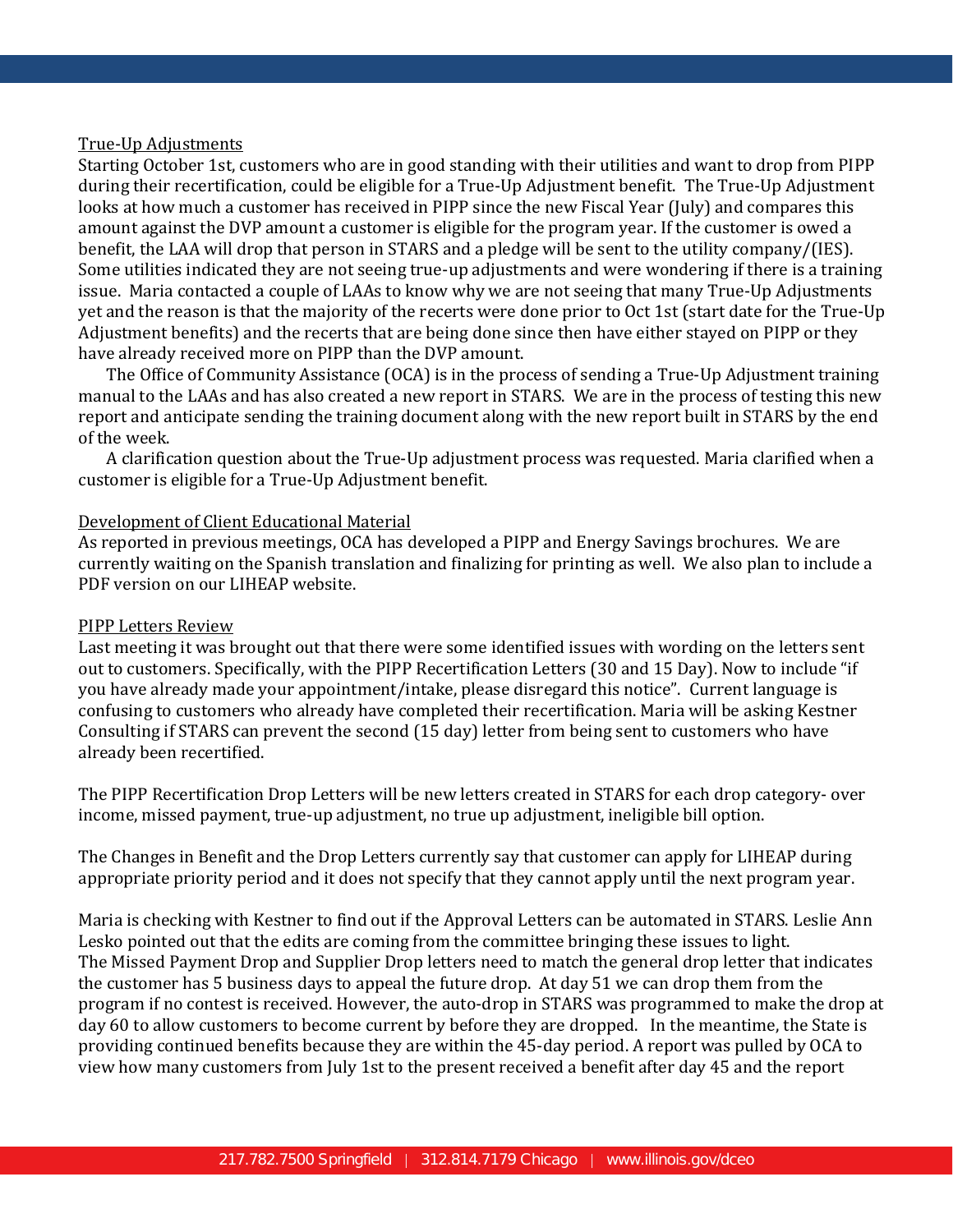resulted that 166 applications are receiving benefits after 45 days, 80 after 60 days, and 53 applications are receiving in subsequent applications.

Jennifer Schmidt added that they are seeing customers who are missing two payments and pay them on day 57 or 58 and in the meantime the next bill comes in. If the next bill is not addressed (due very soon) when we work on getting the two missed payments caught up the customer is still in danger of dropping because of the third bill being late. It also gives the customer very little time to come up with money for their new bill that is due now. As a result, the LAA's suggest we go back dropping sooner than day 60 to avoid these cases. Martha Strawser suggested they have the ability of manually reset the clock in these situations so that it does not continue counting days from missed payments that have been paid and/or override the drop. Lauren Pashayan said that the discussion should also consider what the Energy Assistance can allow. She said that she doesn't believe the Energy Assistance Act doesn't allow for subsequent or add-on subsequent defaults. This means that if a customer pays their first missed payment, it could be argued that this should stop the clock.

Karen Lusson with the Attorney General's Office wanted to know how successful are the LAAs are with the utilities in trying to get PIPP customers squared away in relation to their missed payments before the customer loses their benefit. Jen Schmidt said the LAAs follow program rules and the STARS system is the one who drops a customer and not the utility. The utilities will indicate whether a customer has not made payments and by day 60 the STARS system will drop the customer for non-payment, according to program policy. There is a way to manually override the auto drop when there are hardship circumstances. Karen asked how much is the percentage of customers who are in this situation. Jen said that CEDA has currently 10,397 PIPP customers enrolled in the program, 569 accounts dropped (some represent multiple accounts from the same customer). They represent a low percentage but are taken seriously.

Martha Strawser indicated there are issues with utilities adding charges and fees after enrollment or reversals like bounced check fees and customers must pay these charges in addition to their PIPP payment. Customer service agents at ComEd do not deal well with these issues but once it comes to Martha's attention by her customers, she works with ComEd-PIPP staff to correct the issue. Aarian Smith explained that customer service agents would not know a lot of the back-office options. Kathy Walk from CEFS said that they are seeing customers receiving charges from an old account. The utility puts them on a payment plan for the balance on the old account but the customer has now their PIPP payment in addition to a payment arrangement thus putting the customer in a situation where they cannot afford the two payments.

There was a discussion about how the Pre Program Arrearage (PPA) is being handled by the utilities. Karen asked why couldn't the restore fee/reconnection fee be applied to the ARP. Jen Fenske says it's not a utility or usage charge. If a customer is disconnected they would not qualify for PIPP, they would qualify for LIHEAP-DVP. Melanie from Ameren said that this has been a rule of the program since its inception, perhaps it can be revisited. Another issue customers have are those who were supporting more than one household whose account has closed and moved onto their balance, would transferring this balance to the customer's PPA be an option. Jen from CEDA said she considers when the debt was accrued on the customer's account. If the debt was accrued before the customer's enrollment in PIPP, she would argue for this debt to be put on the customer's PPA. Martha Strawser agreed given PIPP is a low-income program and doing so will help the customer reduce their balance and become more successful in paying their utility bills.